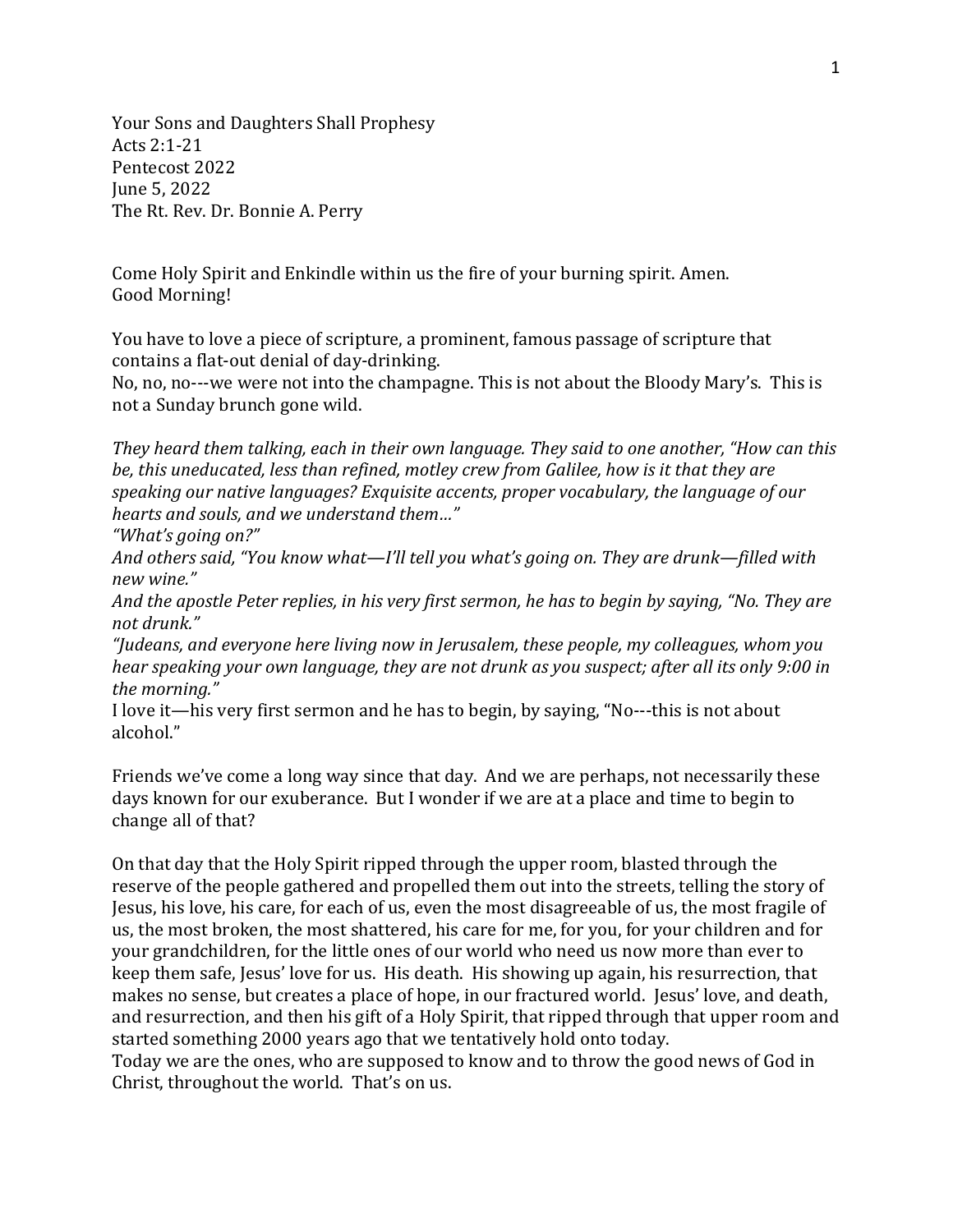Let's speak truth. The tectonic plates of our society, the roots of our democracy, the building blocks of our communities are decomposing all around us. We need help.

We need hope. We need the Holy Spirit.

It is time friends for us to stop thinking that these passages of scripture are distant stories that tell us a tale, that has little to do with our actual lives. And instead engage with the bible, wrestle with these Holy words, and in the process be who and how God longs for us to be.

In Peter's first sermon, after he assures everyone that they are not drunk, he quotes the prophet Joel. Joel who lived in a time when his people were trying to throw off an oppressor, a time when much was uncertain in the world, a time when people were desperate for a new beginning.

And Joel relays what God says, "*I will pour out my Holy Spirit upon all people. Your sons and daughters will prophesy, your young people will see visions and your elders will dream dreams.* 

So, I say to all of us who are over the age of 28, what are our young people saying? What truths are they speaking about our environment? How many species of animals will cease to exist before they have children of their own? How might the climate shift so that out-ofcontrol flooding is common, but snow in lower Michigan is rare?

What visions do our young people have for a world where they can go to school without being afraid? We have the same level of mental health issues as other first world countries, yet the children of those countries do not go to school regularly wondering if there is a safe route out—to escape the spraying bullets from a gun legally purchased. Have we asked? Do our young people have a dream of feeling safe?

Today, in the community I am visiting we have a group of young people, a group of teen leaders, who have gathered here this morning to make a mature commitment to be followers of Jesus of Nazareth, Jesus Christ. I have heard a bit of what they long for. It is my deep desire that after today, all of us who say we will happily support these people in their life with Christ, will, in formal and informal settings to take the time to ask these young women and men, what it is that they long for—what changes do they want to see in our world? What fears might they have? What gives them joy and hope? And then it is my profound hope and deep prayer that you work with them to create ways for your community to assist them in making their dreams a reality. I believe that together our communities of faith have the ways and the means to create significant change in Southeast and South-Central Michigan.

And, I think it would be a sin of omission for us not to ask and to not to make those changes.